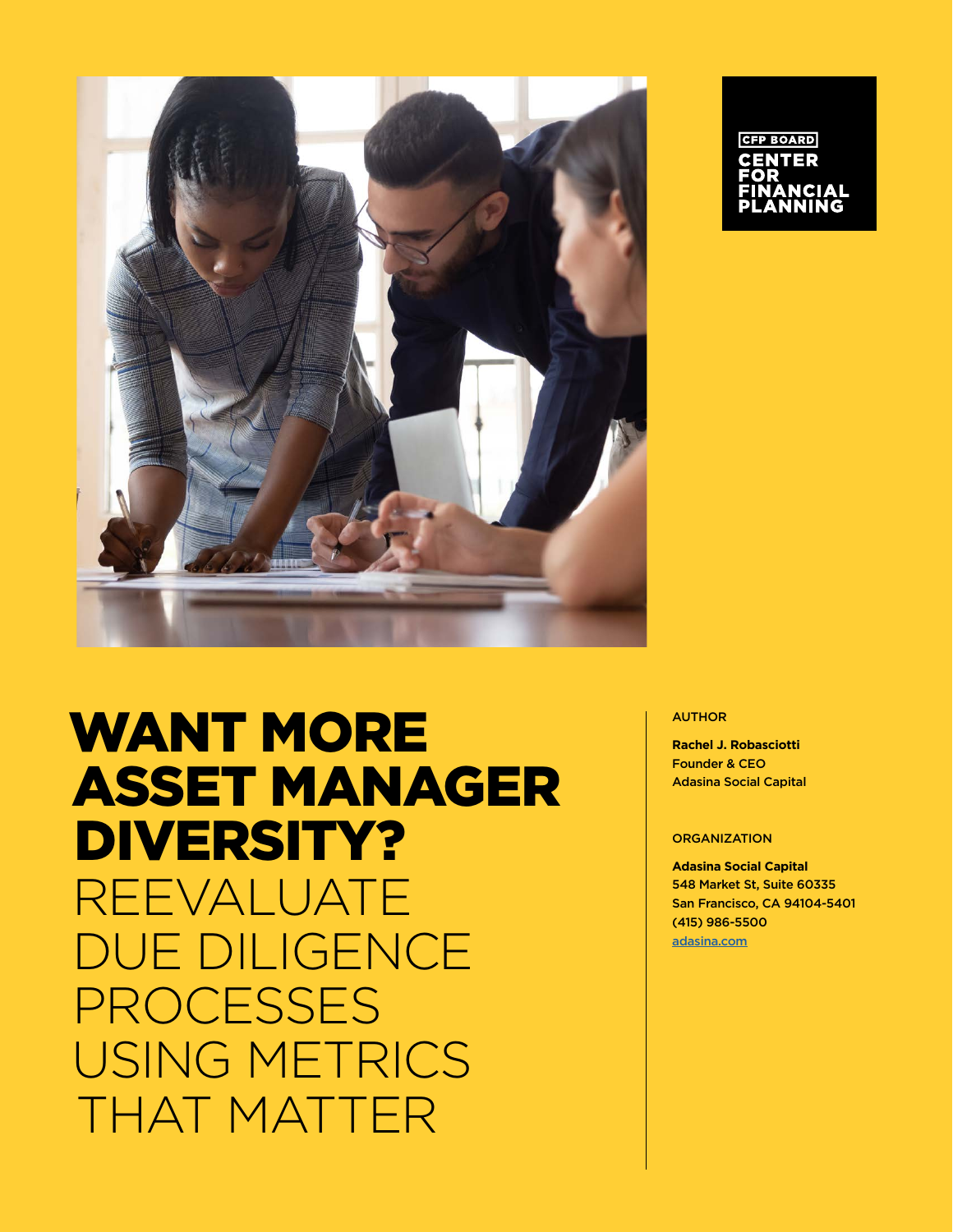# EXECUTIVE **SUMMARY**

The current rise in focus on diversity, equity, and inclusion (DEI) across the financial industry has propelled a number of firms and financial institutions to launch their own strategies and policies to increase DEI. However, upon closer inspection, these strategies and policies are almost never created with the direct input of those who will be most impacted. Those who might benefit most are still often excluded from the conversations that determine what these strategies are, and what makes them effective.

*In order to build effective and sustainable strategies for increasing DEI, companies must ensure that they are considering both quantitative and qualitative metrics that benefit the communities they intend to impact.* 

In financial services, these communities are often represented among diverse Asset Managers, owned and operated by women and people of color. After consulting diverse Asset Managers across the investment industry, the author



proposes an important shift in focus for financial planning firms that wish to increase DEI in financial services.

Financial planners can meaningfully advance DEI by focusing not only on increasing diversity of their own staffing, but on the systems they use that can increase diverse perspectives throughout the financial services industry. To do this, it is critical that financial planning firms, herein referred to as Asset Allocators, go beyond focusing on their own internal hiring practices to understand their role as gatekeepers that directly impact a) *who* is directing investment assets, and b) *where* those assets are being directed.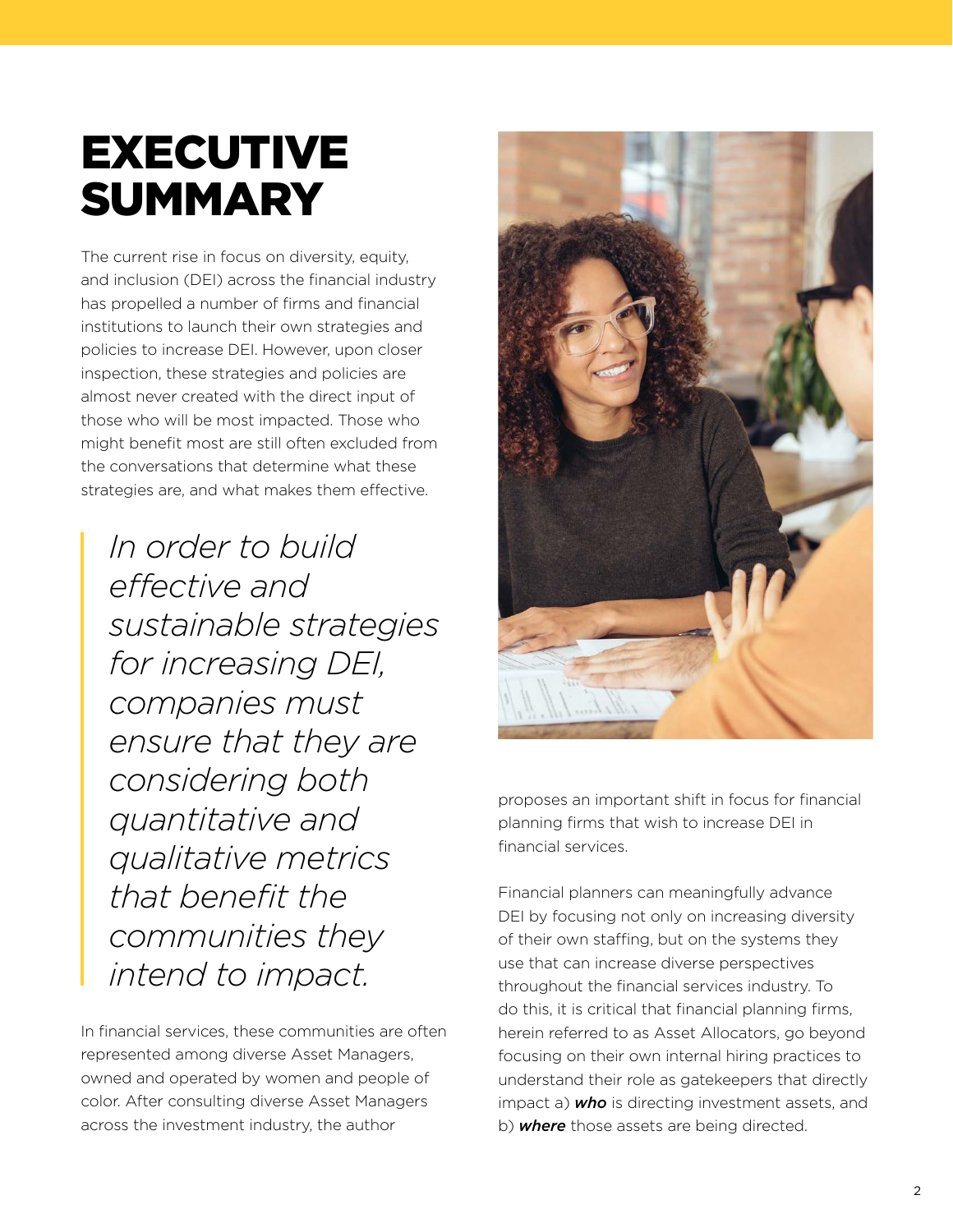# INFLUENCING THE FINANCIAL **INDUSTRY**

As a Black-owned firm that is majority-operated by women, people of color, and members of the LGBTQ+ community, Adasina has always seen advancing DEI in the industry as an integral part of its work. Given our current moment of racial reckoning in the United States and the history of systemic racism in the financial industry<sup>1</sup>, it is imperative that we focus on returning power to those from whom power and resources have historically been taken; "the financial services industry has a responsibility to consider our role in this moment—both our industry's role in how we got here, and how to work towards the equitable and just financial system our country needs."2

In order to do this, we not only integrate DEI principles into our investment strategies, but also critically address the systems in financial services that continue to exclude diverse voices and consolidate power. This approach involves working with several key industry stakeholders:

**Asset owners:** Individuals or institutions with money to invest. These stakeholders are often referred to as "investors" or "clients".

**Asset allocators:** Financial professionals who make investment decisions on behalf of asset owners. These stakeholders are often referred to as "financial advisors", "financial planners", "wealth managers", or "investment consultants".

**Asset managers:** Firms or financial professionals who compile a portfolio (or collection) of investments based on financial or impact goals. These stakeholders are most often referred to as "asset managers", "portfolio managers", or "money managers".

#### INVESTMENT ROLES



OWNERS Investor or Client

Individuals or institutions with money to invest



Ś Due

Diligence

ALLOCATORS **Financial Advisor, Financial Planner, CERTIFIED FINANCIAL PLANNER™ Professional, or Investment Consultant**

Financial professionals who make investment decisions on behalf of asset owners



MANAGERS **Asset, Portfolio or Money Manager**

Adasina Social Capital

Firms or financial professionals who compile a portfolio (or collection) of investments based on financial or impact goals.

1. Adasina Social Capital, "Race in Finance: Making Black Lives Matter in Financial Services - [Installment 1: Reckoning with Our History](https://adasina.com/race-in-finance-making-black-lives-matter-in-financial-services-installment-1-reckoning-with-our-history/)," Adasina Social Capital (July 24, 2020).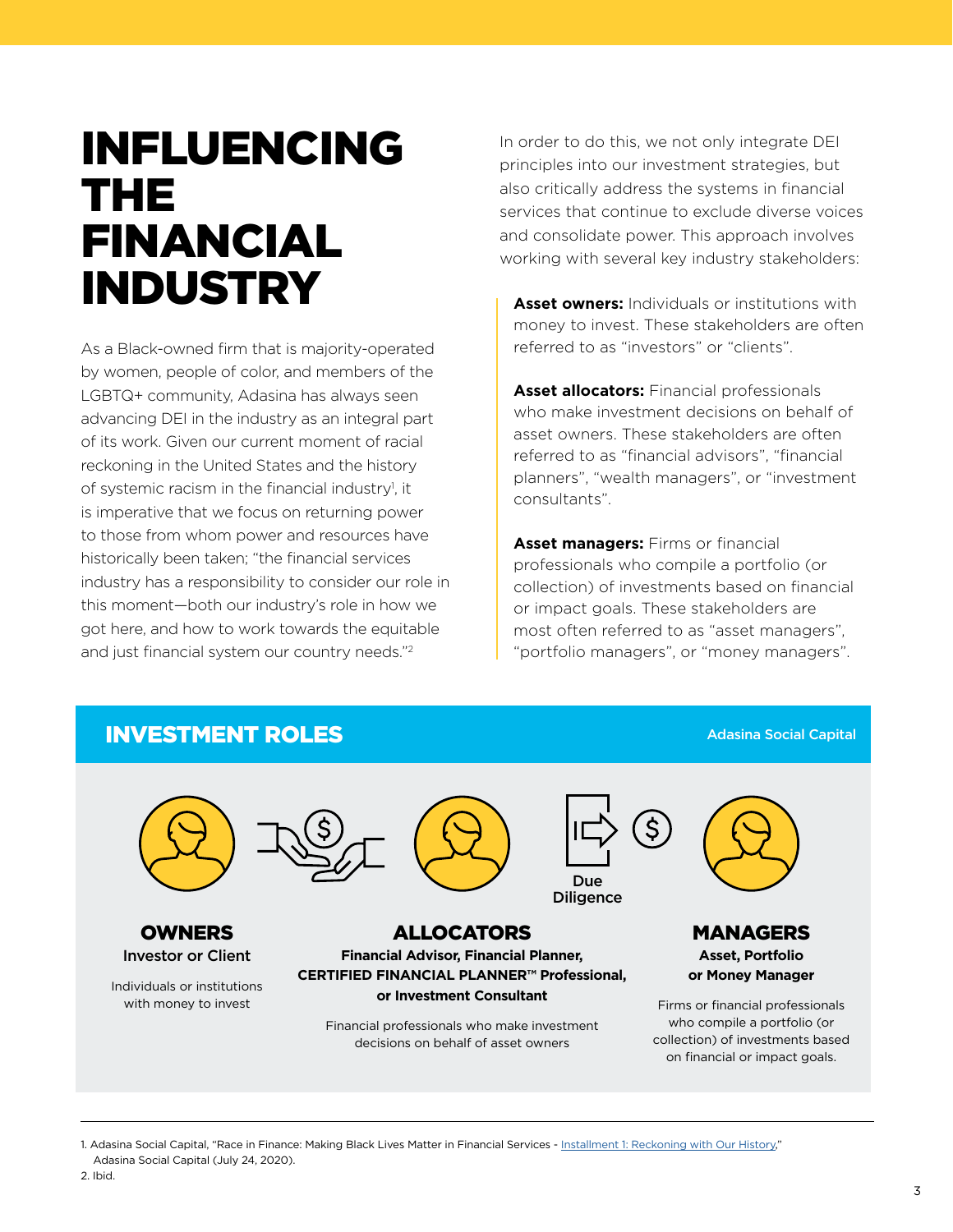

Each of these stakeholders has a critical role in shaping the future of DEI in financial services. However, for the purposes of this article, we will focus on the role of Asset Allocators. We aim to demonstrate how Asset Allocators impact the industry in their role as gatekeepers and the enormous opportunity to advance DEI through updating their Asset Manager selection processes.

Asset Owners hire Asset Allocators to help them make investment decisions and manage a portfolio of investment assets. Asset Allocators select Asset Managers and Asset Managers select specific investments. The Asset Manager directs the

investments for the allocation of assets assigned to them. Selecting an Asset Manager can be as simple as purchasing a mutual or exchangetraded fund in a retirement account or as complex as directing assets into a private equity fund. To ensure the selection of qualified Asset Managers, Asset Allocators often engage in a formal evaluation process to screen potential candidates based on a number of criteria. The evaluation process may also assist an Asset Allocator in demonstrating that they have met their fiduciary obligation to the Asset Owner. At the end of this process, however, the vast majority of approved Asset Managers are white- and male-owned firms.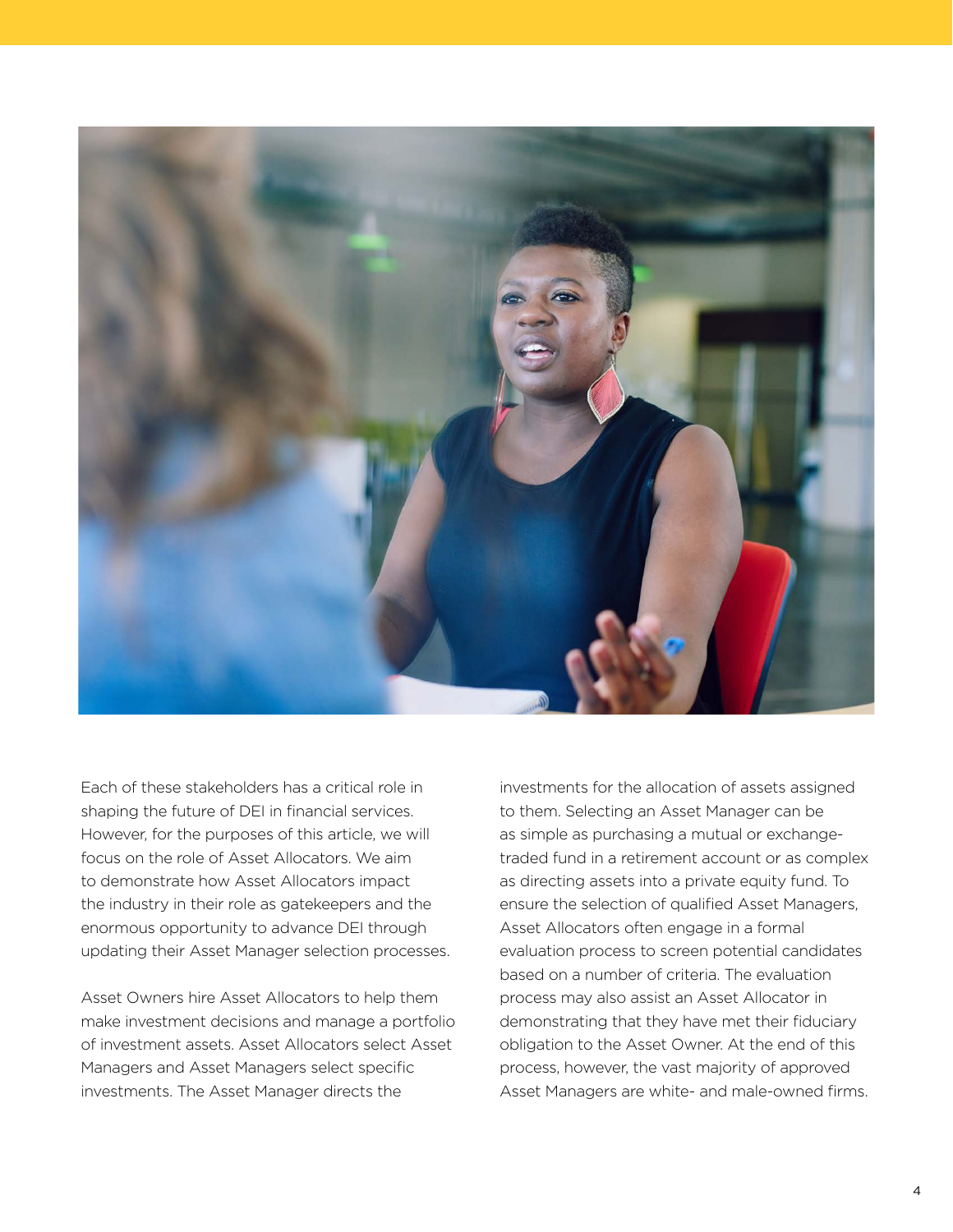# DUE DILIGENCE 2.0 COMMITMENT

In 2020, Adasina partnered with Asset Allocators, Asset Managers, and Asset Owners to target a systemic barrier to diversifying who directs wealth in the financial industry: traditional "due diligence." In this case, due diligence refers to the most common practice used by Asset Allocators for evaluating and selecting Asset Managers on behalf of Asset Owners.

While Asset Owners increasingly tell their Asset Allocators that they want manager diversity along with their financial returns, traditional duediligence and risk-assessment frameworks in the asset management industry have led to a system in which "white, male asset managers control 98.7% of the investment industry's \$69 trillion in assets under management."3 If there is "no statistical difference in performance between diverse-owned firms and their peers,"4 then why does this disparity stubbornly persist?

The problem isn't due diligence itself, but rather an outdated approach to the due diligence process that maintains the imbalance of control that already exists. The traditional Asset Manager evaluation process actually exacerbates existing inequities in financial services. If racially diverse Asset Managers are what both Asset Owners and Allocators want, then Asset Allocators must adjust their selection processes to achieve that outcome.

Managers, in particular Black, Indigenous, and People of Color (BIPOC), typically face industry-standard thresholds for assets under management (AUM) and track record requirements that overwhelmingly favor firms that already manage significant assets. Though these standards for due diligence consideration (typically a minimum of \$200 million under management and a three-year track record) are a difficult hurdle for any emerging manager, the AUM and track record standards are disproportionately harder for BIPOC Asset Managers to achieve.

As a result of systemic inequities, Asset Managers able to meet these thresholds are likely to have existing wealthy investor networks willing to invest based on relationship alone, and/or have personal or family wealth to draw upon during the initial three-year period. BIPOC people, especially Black and Indigenous people, are underrepresented in financial services<sup>5</sup> and face an enormous wealth gap6, making them far less likely to have the advantages that enable other Asset Managers to meet these thresholds.

Due diligence processes that require these thresholds to be met, or offer exemptions from these requirements based on relationships (and who gets exemptions from the requirements is a topic worth considering), exacerbate systemic racial inequality in financial services. In order to determine whether DEI strategies are effectively increasing DEI in the field, Asset Allocators should track the outcomes of their due diligence processes and the diversity of the Asset Managers they select for client investments rather than focusing exclusively on diversity hiring metrics within their own firms.

<sup>3.</sup> Julie Segal, ["Asset Managers Owned by Women and Minorities Have to Work 10X as Hard for Assets,](https://www.institutionalinvestor.com/article/b1cwvq3mc37xwk/Asset-Managers-Owned-by-Women-and-Minorities-Have-to-Work-10X-as-Hard-for-Assets)" Institutional Investor (January 28, 2019).

<sup>4.</sup> Grid 202 Partners. ["A Racial Equity-Centered Approach to Choosing A Financial Advisor](https://robasciotti.com/wp-content/uploads/2020/09/7-Questions-to-Ask-Your-Advisor.pdf)." Grid 202 Partners (2020).

<sup>5.</sup> Edgar Villanueva, "[Money as Medicine,](https://ssir.org/articles/entry/money_as_medicine)" Stanford Social Innovation Review (May 21, 2018).

<sup>6.</sup> Jenna Ross, "[The Racial Wealth Gap in America: Asset Types Held by Race](https://www.visualcapitalist.com/racial-wealth-gap/)," Visual Capitalist (June 12, 2020).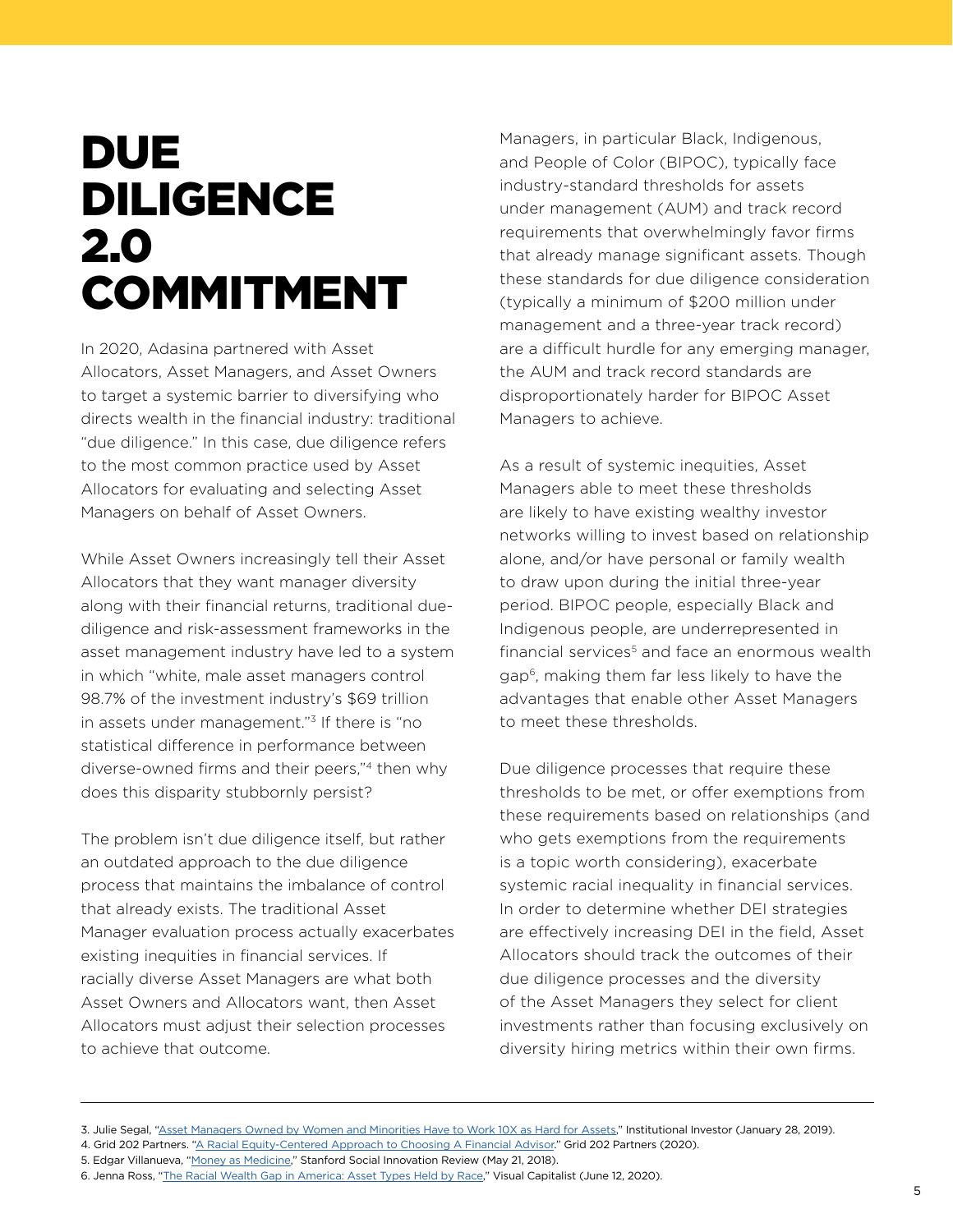# RETHINKING DEI METRICS

Given society's pressing need to reduce systemic racial inequities in education, hiring, compensation, promotion, healthcare, environmental safety, and incarceration rates, among many others, the Asset Owner and Asset Allocator's most impactful potential contribution to reducing these inequities is to allocate more capital to BIPOC Asset Managers and specifically to those managers whose practices support the well-being of communities, entrepreneurs, and stakeholders of color. Furthermore, by not actively allocating to BIPOC Asset Managers, there may be a loss of potential financial returns.<sup>7</sup> Fiduciaries are required to act with prudence, which means "acting with or showing care and thought for the future"8 and "in the best interests of their clients."9 Thus, updating due-diligence processes to increase the flow of capital to BIPOC Asset Managers is consistent with the fiduciary responsibility of many Asset Allocators.





BIPOC Asset Managers consistently state that existing financial industry due diligence standards result in institutional assets continuing to be managed by the same firms, which are overwhelmingly white and male.10 While Asset Allocators may have initial conversations with many BIPOC Asset Managers, these managers are notably missing from institutional portfolios. Often BIPOC Asset Managers are eliminated from the selection pool based on historical industry standards for due diligence that reinforce existing social inequities.

8. Oxford Dictionary, ["Definition of Prudent,](https://www.lexico.com/definition/prudent)" Oxford University Press via Lexico.com (October 23, 2020).

<sup>7.</sup> Lyons-Padilla, Sarah, et al. "[Race Influences Professional Investors' Financial Judgments](https://www.pnas.org/content/116/35/17225)," Proceedings of the National Academy of Sciences of the United States of America (August 27, 2019).

<sup>9. &</sup>quot;[Commission Interpretation Regarding Standard of Conduct for Investment Advisers](https://www.sec.gov/rules/interp/2019/ia-5248.pdf)," United States Securities and Exchange Commission (July 12, 2019).

<sup>10.</sup> David Morris, "Investment management is overwhelmingly dominated by white men-and it's costing you money," Fortune (June 19, 2020).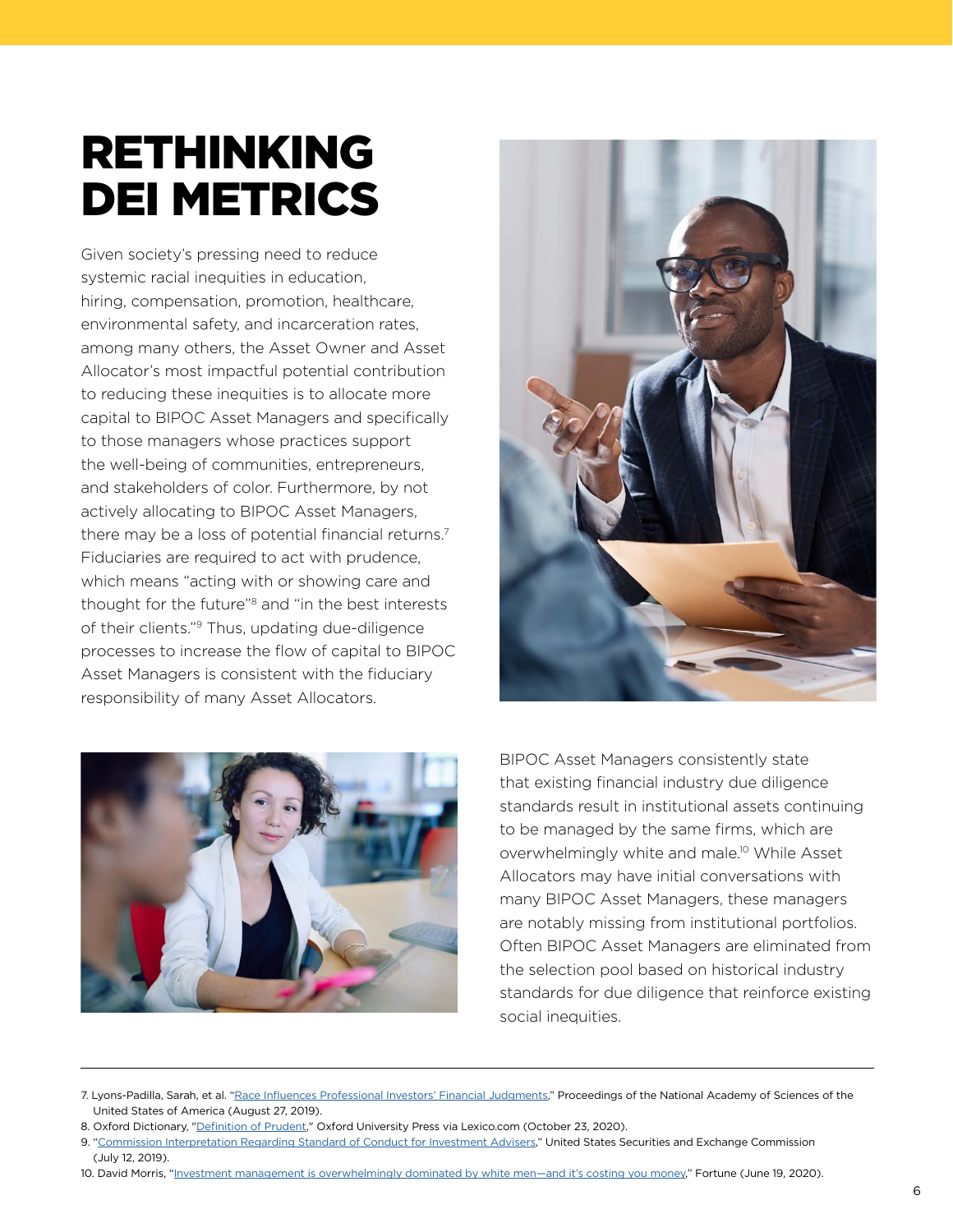Forward-thinking Asset Allocators can update their due diligence processes in a number of ways to be more inclusive. The Due Diligence [2.0 Commitment](https://www.duediligencecommitment.com) includes nine specific shifts Asset Allocators can make in the due diligence process to remove systemic barriers to BIPOC Asset Managers while maintaining full fiduciary responsibilities. These shifts are easily applied to women Asset Managers as well. An abbreviated version of the nine principles follows. In addition, we later offer sample metrics for evaluating the success of implementing these updated due diligence practices in service of advancing DEI in finance.

### 1. Consider Track Record Alternatives

For newer strategies or products, instead of insisting on a specific minimum track record for the product, evaluate members of the investment and leadership team based on past experience, investment sourcing capabilities, domain expertise, as well as assess prior track records in related or relevant work.

### 2. Expand What it Means to "Work Together"

Particularly for private market investments, the management team is often evaluated based on how long they've worked together. However, for BIPOC managers, opportunities to "work together" or "invest together" at existing asset management firms are few and far between. Instead, take into consideration the time individual investment managers have worked together while building the firm and in other organizations as substitutes to evaluate the stability of the partnership.

#### NINE PRINCIPLES

- **Consider Track Record Alternatives**
- **Expand What it Means to "Work Together"**
- **Reassess Assets Under Management (AUM) as a Risk Metric**
- **Respect BIPOC Time**
- **Contextualize Fees**
- **Include Historically Unrecognized Risks**
- **Be Willing to Go First**
- **Offer Transparency About Remaining Hurdles**
- **Provide Detailed Feedback**

### 3. Reassess Assets Under Management (AUM) as a Risk Metric

Instead of using AUM as a proxy for the financial stability of a manager, commit to evaluating a) the manager's history of operating effectively with lower than industry-standard budgets, b) growth momentum in AUM, c) AUM growth in previous position(s) at prior firm(s), and d) what happens to the underlying investments in the event of firm insolvency. In many cases, when a manager becomes insolvent, the underlying assets are simply apportioned pro rata to the investors. If this is true for a product you are considering as an allocator, reevaluate the true risk of loss to the investor and whether AUM is an appropriate indicator.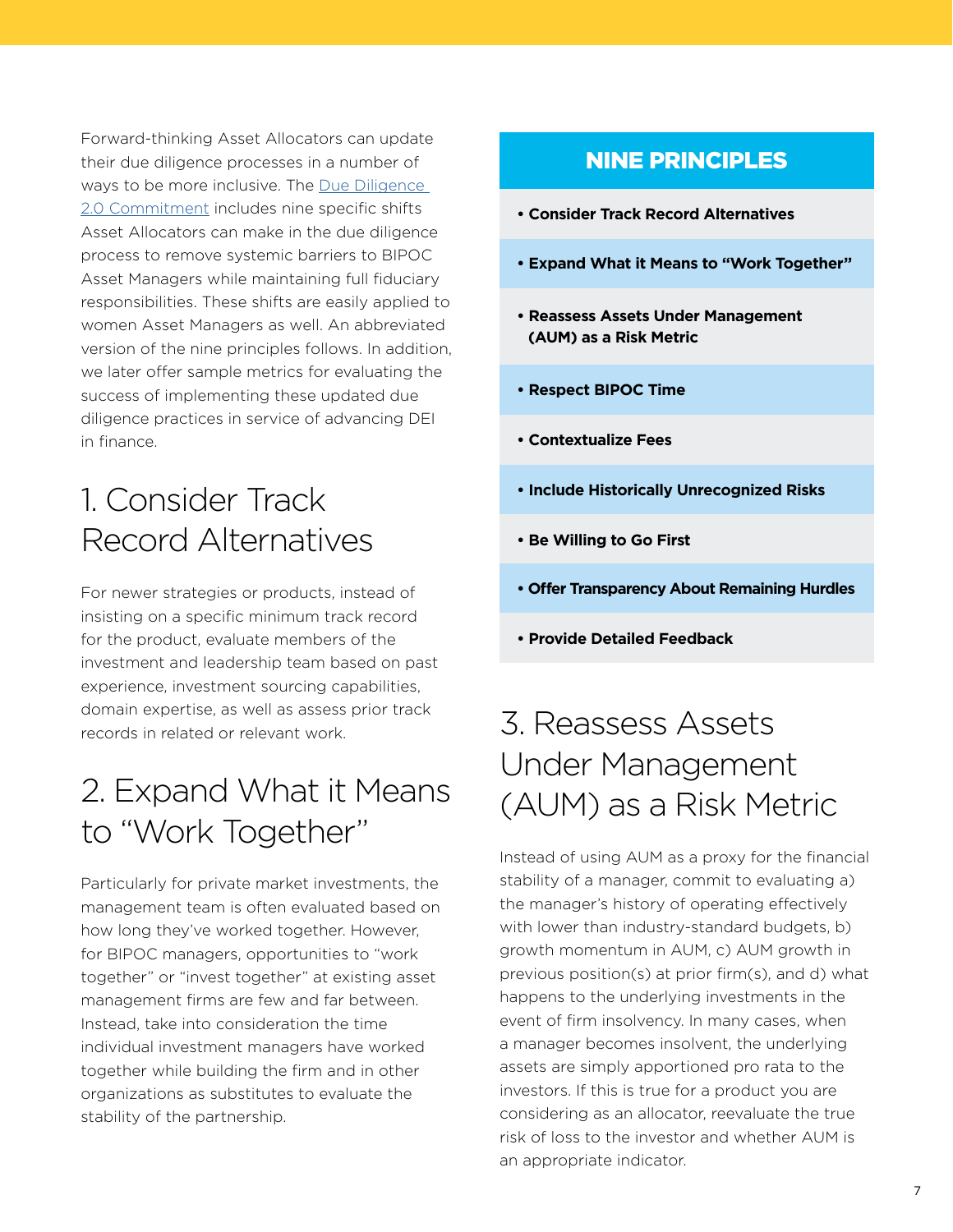### 4. Respect BIPOC Time

Reports from BIPOC managers conclude that while they have committed extensive time to due diligence conversations and formulating written responses to questions, very little capital has actually moved to their management. Recognizing that time is the most precious commodity for BIPOC managers, minimize requests for meeting time with managers and, if possible, convene group meetings in which managers can answer questions for multiple Asset Allocators at once. Condense, standardize, and/or support managers in completing due diligence questionnaires.

## 5. Contextualize Fees

Rather than eliminating BIPOC managers from consideration due to higher fees, compare the services they provide to peer managers (e.g., does the BIPOC manager require more staff or outsourced partnerships to collect data from impacted communities?). Additionally, because higher fees are often correlated with lower assets under management, consider allowing for initial high fees predicated on a manager projection for future fee reductions tied to fundraising success.

### 6. Include Historically Unrecognized Risks

To the extent you consider market inefficiencies or underpriced risks in your investment philosophy and analysis, consider evaluating the potential risks and costs of BIPOC undercapitalization in your analysis.<sup>11</sup>

# 7. Be Willing to Go First

Consider being an anchor/seed investor or part of a first close (or in the case of a mutual fund or exchange-traded fund, at/near fund inception) rather than insisting on being in later closes.

### 8. Offer Transparency About Remaining Hurdles

If after the aforementioned revisions you still have specific minimum thresholds, explicitly state those at the outset when communicating with BIPOC managers. If the manager finds them overly burdensome, they have the opportunity to invest their time in other opportunities.

### 9. Provide Detailed Feedback

If you choose not to invest with a BIPOC manager who has engaged in your due diligence process, provide clear, specific, and timely feedback regarding the reasons for rejection. This creates a new opportunity for mentorship and professional growth for managers who may have lacked access to these resources in the past.

<sup>11.</sup> David Brancaccio, Nova Safo, and Alex Schroeder, ["U.S. suffered \\$16 trillion loss over 20 years due to racism, new Citigroup study finds](https://www.marketplace.org/2020/09/23/racism-economic-loss-citigroup-16-trillion-lending-wealth-gap/)," Marketplace (September 23, 2020).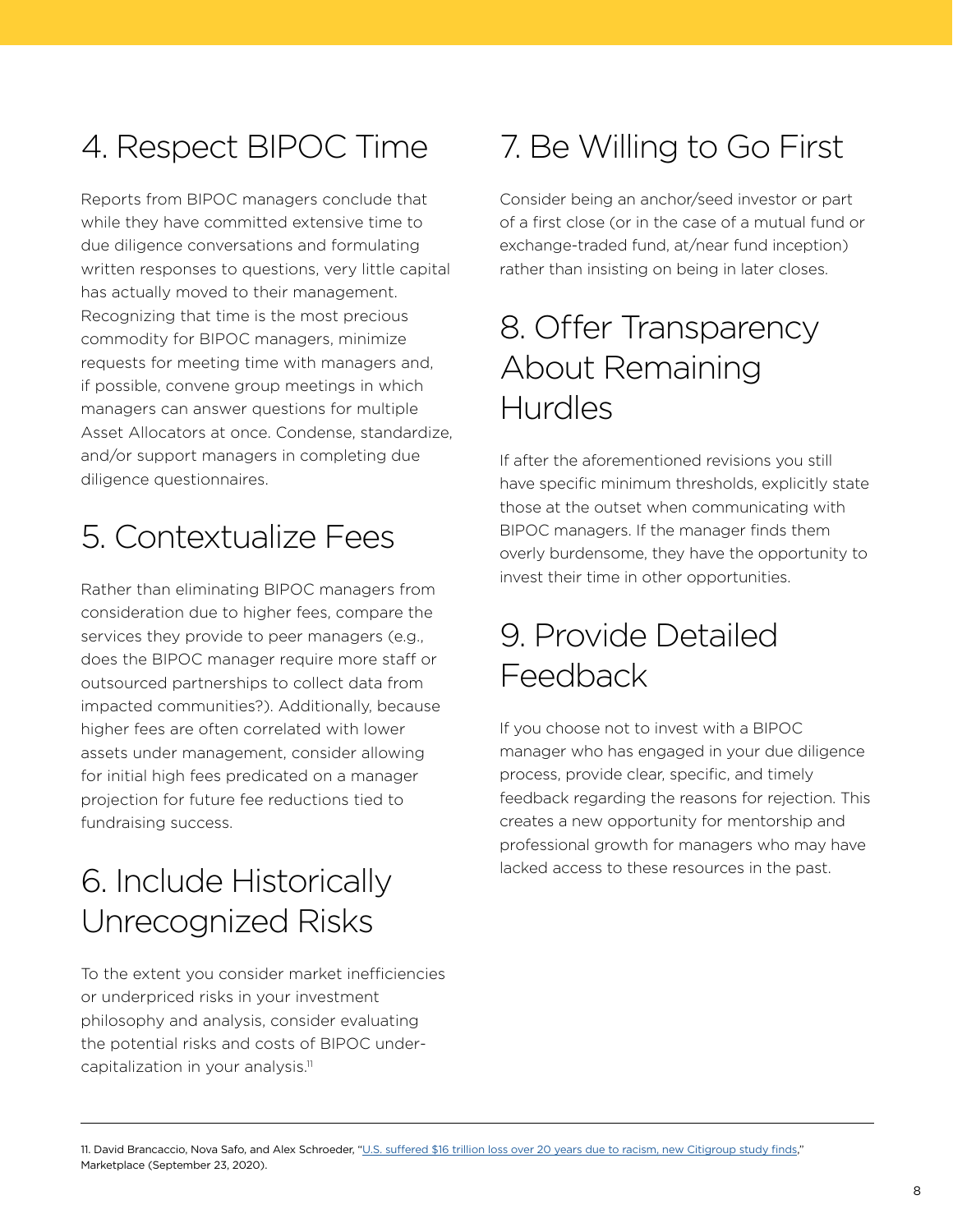In addition, by looking to measure the success of implementing the Due Diligence 2.0 Commitment, Asset Allocators will also find better metrics for assessing the DEI practices of Asset Managers. After integrating the Due Diligence 2.0 Commitment principals into a due diligence process, Asset Allocators can evaluate the remaining Asset Manager pool by a number of relevant criteria, including:

**Ownership:** Do women and BIPOC staff account for at least 50% of the firm's ownership? Do BIPOC staff account for at least 30% of the firm's ownership?

**Leadership:** Are at least 50% of the voting members of the investment committee and/or portfolio management team women and BIPOC? Do BIPOC staff account for at least 30% of the firm's management?

**Diversity and Inclusion Practices:** Do the Asset Managers in your portfolios have hiring policies in place to attract, retain, and train women and BIPOC employees at all levels in the firm?

**Historical Record:** How many emerging Asset Managers are in your portfolios? Are there any that have a track record less than 1 year? Less than 2 years?

**Allocation:** What percentage of total assets are allocated to women and BIPOC-owned Asset Managers? What percentage do you intend to reach by 2025? 2030?



There are a number of significant outcomes from reevaluating traditional due diligence processes that contribute to both short-term and long-term benefits. Asset Allocators who want to embrace DEI will only achieve a diverse Asset Manager pool by using updated evaluation processes that do not continue to replicate the status quo of a disproportionately white Asset Manager lineup. By reevaluating with metrics sourced directly from the women and BIPOC Asset Managers, allocators are far more likely to achieve a diverse pool of Asset Managers because their solutions will come from those with the best perspective on the problem.

In the long-term, by approving more diverse Asset Managers, Asset Allocators will begin shifting the previously one-sided distribution of who controls wealth and power within finance. In doing so we can not only shift more capital to women and BIPOC Asset Managers, but make a significant move towards ending the racial wealth gap.12 By allocating more assets to diverse managers, communities negatively impacted by historic inequities have the opportunity to prosper and build wealth where they have otherwise been excluded.

<sup>12.</sup> Brent Kessel, Kamila Elliott, and Ako Ndefo-Haven, [Two American Financial Plans:The Next 50 Years of the Racial Wealth Gap and What You Can](https://theracialwealthgap.com) [Do About It,](https://theracialwealthgap.com) www.TheRacialWealthGap.com (2021).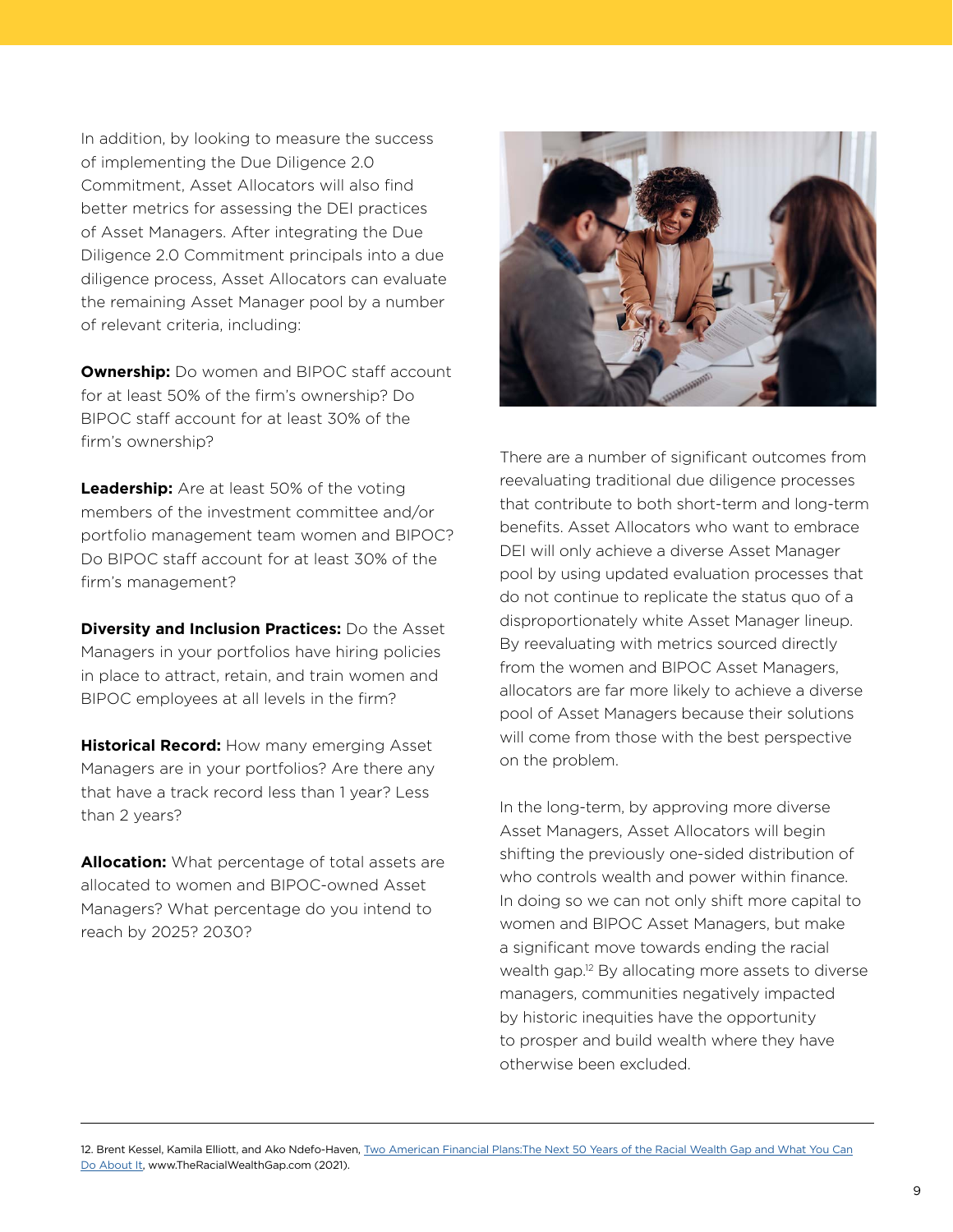

# IMPLEMENTATION

How can financial planners and other Asset Allocators begin implementing a new, DEI-focused due diligence process?

Here are a few suggestions:

SIGN the [Due Diligence 2.0 Commitment.](https://www.duediligencecommitment.com)

**TELL** BIPOC Asset Managers in your manager evaluation process that you've signed the [Due Diligence 2.0 Commitment](https://www.duediligencecommitment.com) and ask them for feedback on your process in alignment with the principles.

**ACCEPT** the Due Diligence 2.0

[Questionnaire](https://www.duediligencecommitment.com/resources), a template that integrates the nine practices, in lieu of a proprietary questionnaire, as a "common form" questionnaire that reduces the workload and thereby removes barriers for diverse managers. The questions in this document were submitted by seasoned allocators and reviewed by BIPOC asset managers to remove embedded bias and create a more inclusive, yet equally rigorous, means of evaluating asset management firms, investment products, and strategies.

**USE** the [Due Diligence 2.0 Questionnaire](https://www.duediligencecommitment.com/resources) as a guide for updating your current due diligence process to be more equitable and inclusive.

- **M** ALLOCATE assets to diverse Asset Managers, once approved for use in portfolios. Add a goal to your standard investment policy of allocating a specified **percentage** to diverse Asset Managers. Many such commitments target 25% of assets allocated to diverse Asset Managers by 2025.
- **SHARE** your experiences and challenges with your larger community within financial services and get ongoing support for doing the work!

Implementing the Due Diligence 2.0 Commitment is possible for Asset Allocators of any size. There are diverse Asset Managers in all sectors and with varying specializations to meet every Asset Allocator's needs. It is up to the Asset Allocator to seek Asset Managers outside of their traditional networks and brand-name asset management firms, such as Emerging Manager Monthly's [Diverse Manager Directory.](https://emergingmanagermonthly.com/diverse-manager-directory/)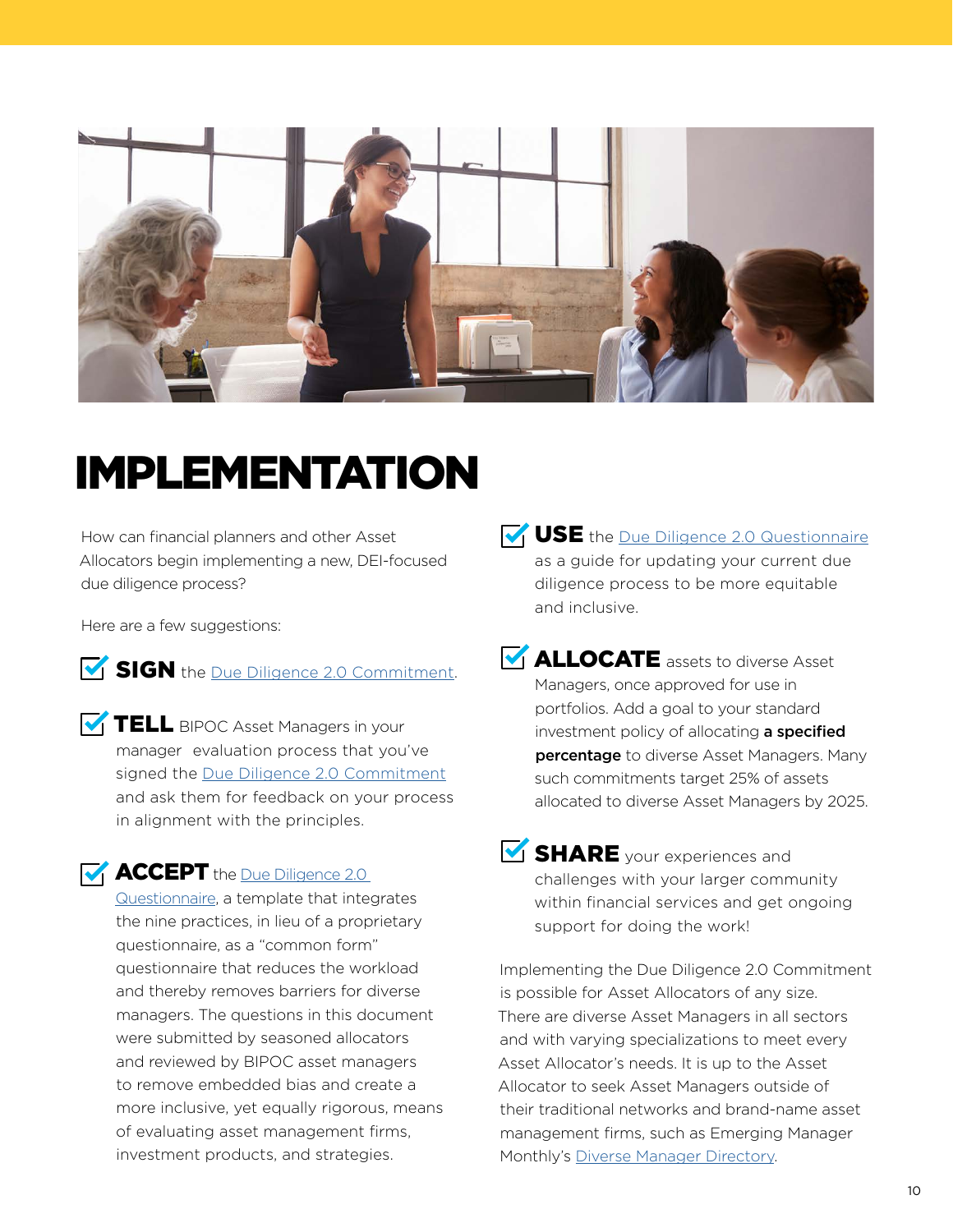# INVESTMENTS AND BEYOND

Beyond the benefits of increasing DEI in the due diligence process, there are other considerable DEI benefits of allocating to diverse managers. At Adasina, we believe that it is critical that those most impacted by injustice be central to the process of determining the solutions to that injustice. In the case of investments, those most impacted by injustice should be central to determining how to invest to advance social justice.

As a firm founded by a queer, Black woman and staffed primarily by women and people of color, Adasina has remained close to the communities most impacted by issues of racial, gender, economic, and climate justice.

By allocating assets to diverse managers, allocators can also ensure a diversity of perspectives, as well as implementing a DEI strategy that extends into their investments as well.